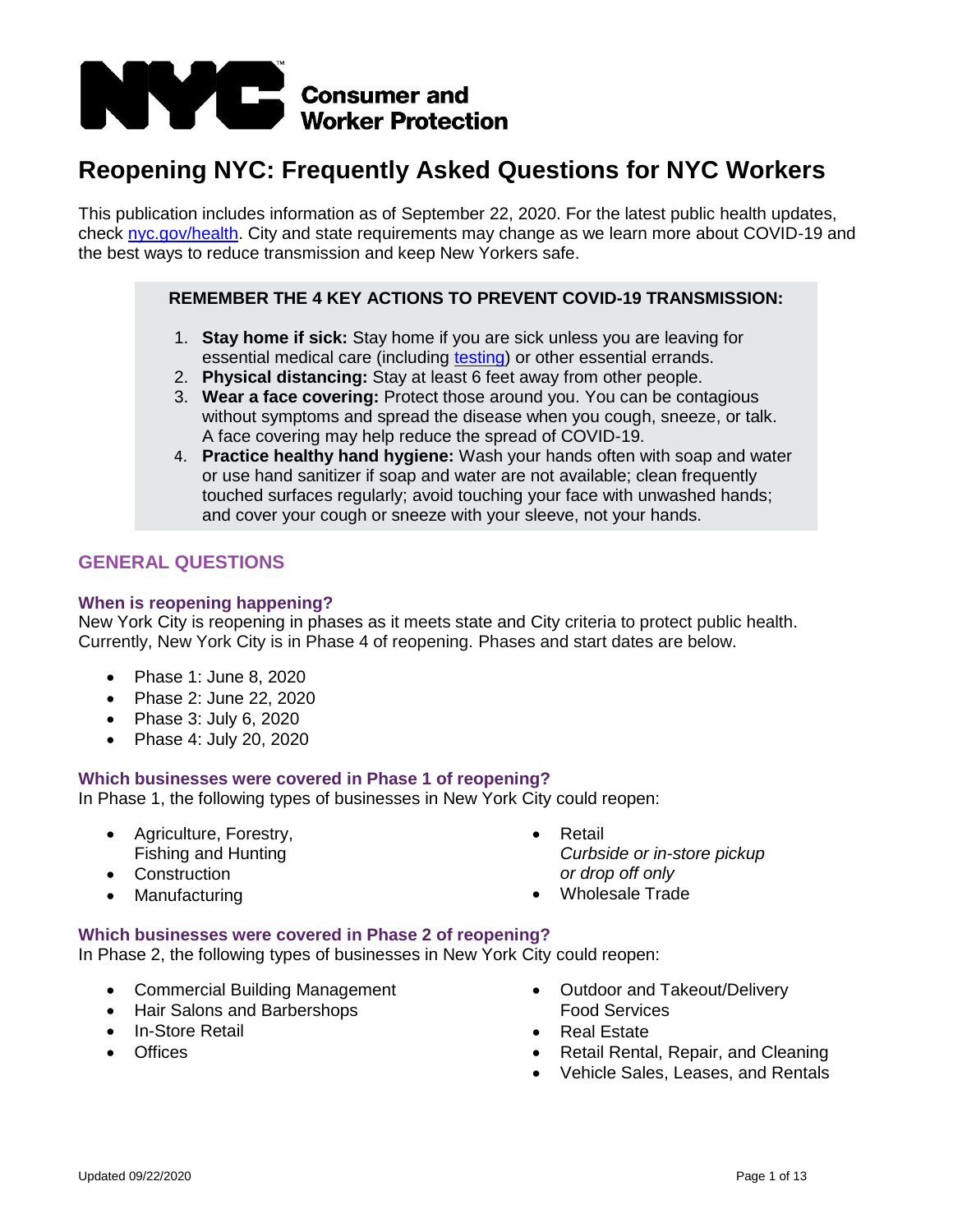# **What kind of retail businesses could reopen?**

Retail businesses that could reopen in Phase 1 and Phase 2 include stores that sell:

- Clothing
- Electronics and appliances
- **Flowers**
- Furniture and home furnishings
- General merchandise
- Health and personal care items
- Jewelry, luggage, and leather goods

# **Which businesses were covered in Phase 3 of reopening?**

In Phase 3, Personal Care businesses could reopen in New York City. Personal Care businesses include:

• Cosmetology

• Nail specialty

• Massage therapy

• Lawn and garden supplies

• Office supplies, stationery, and gifts

• Sporting goods, hobby supplies, musical instruments, and books

- Tattoo and piercing facilities
- Ultraviolet (UV) and non-UV tanning
- Waxing

**Shoes** 

• Used merchandise

• Spas

*Important*: The state and City did not allow indoor dining in New York City as part of Phase 3. Indoor dining with strict rules is permitted to reopen beginning September 30, 2020.

# **Which businesses were covered in Phase 4 of reopening?**

In Phase 4, the following types of businesses in New York City could reopen:

- Higher Education\*
- Pre-K to Grade 12 Schools\*
- Low-Risk Outdoor Arts & Entertainment
- Professional Sports Competitions With No Fans
- Media Production

\*Schools can reopen only if New York City is in Phase 4 and the daily infection rate remains at or below 5 percent using a 14-day average. The state issued guidance at [forward.ny.gov.](https://forward.ny.gov/phase-four-industries) The state must approve City reopening plans. City guidance is at [nyc.gov/schools.](https://www.schools.nyc.gov/school-year-20-21/return-to-school-2020)

Higher Education includes:

- Community and junior colleges
- Universities
- Graduate and professional schools
- Low-Risk Outdoor Arts & Entertainment includes:
	- Zoos
	- Botanical gardens
	- Nature parks
	- Grounds of historic sites and cultural institutions

Medical schools

- Outdoor museums
- Outdoor agritourism
- Local agricultural demonstrations and exhibitions
- Other similar institutions/activities

Media Production includes activities on set, on location, or at any production or recording site for:

- Motion picture
- Music
- **Television**
- Streaming production

• Technical schools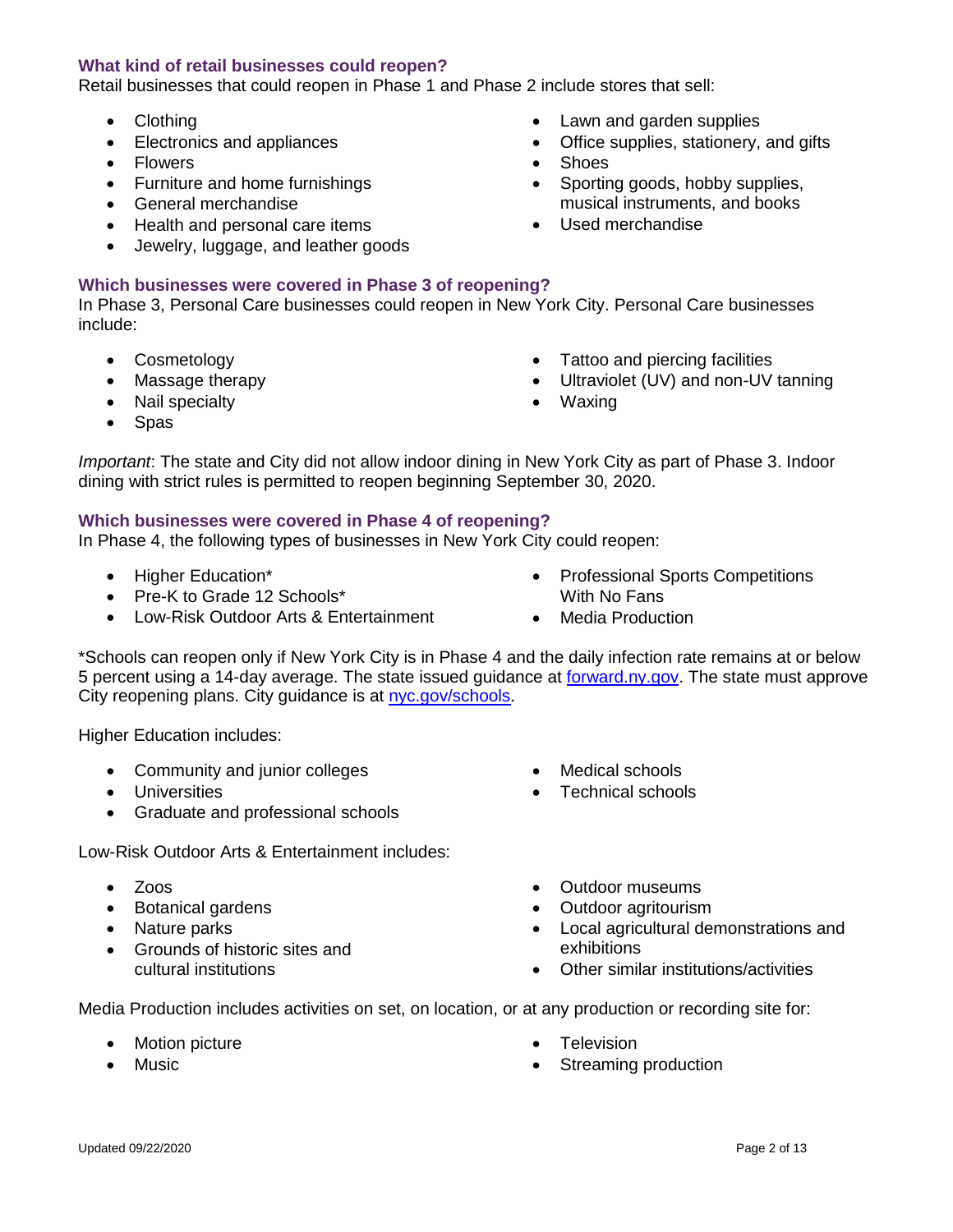#### **When can restaurants serve food to customers on-site?**

Beginning September 30, 2020, the state and City will allow *indoor dining* in New York City with strict rules, which include:

- reduced capacity (25%);
- mandatory temperature check of all customers;
- mandatory collection of information from one member of each party for contact tracing purposes;
- no bar service:
- midnight closure;
- enhanced air filtration system in place.

Read [NYC Indoor Dining FAQ](https://www1.nyc.gov/assets/counseltothemayor/downloads/Indoor-Dining-FAQ.pdf) prepared by the Counsel to the Mayor at nyc.gov/health.

Restaurants that are part of the City's Open Restaurants and Open Streets: Restaurants programs can serve food to customers who are seated for *outdoor dining*. Restaurants must follow health and safety guidelines, including placing tables at least 6 feet apart, requiring employees to wear face coverings at all times, and requiring customers to wear face coverings at all times except when seated.

All restaurants can continue to fill customers' takeout or delivery orders.

#### **When can other indoor activities like gyms and museums reopen?**

The state and City also approved reopening of the following industries in New York City:

- Bowling alleys (can reopen beginning August 17)
- Museums (can reopen beginning August 24)
- Gyms and fitness centers\* (can reopen beginning September 2)
- Malls and casinos<sup>†</sup> (can reopen beginning September 9)

\*Gyms and fitness centers can only reopen under certain conditions, which include:

- reduced capacity;
- approved air filter;
- inspection by local authorities;
- no indoor group fitness classes until further notice; and
- no use of saunas, steam rooms, and indoor spa pools until further notice.

Note: Indoor swimming pools can reopen in NYC beginning September 30, 2020 at 33% capacity. Read Guidance for Pool Operators at [nyc.gov/health.](https://www1.nyc.gov/assets/doh/downloads/pdf/covid/businesses/covid-19-reopening-pools-outdoor-operators.pdf)

†Malls and casinos can only reopen under certain conditions, which include:

- reduced capacity;
- enhanced air filtration system in place;
- no table games or beverage service on the gaming floor (casinos).

### **What does my employer have to do to prepare for reopening?**

New York State issued industry-specific health and safety guidelines that outline requirements as well as best practices for reopening. Visit [forward.ny.gov](https://forward.ny.gov/) for the full guidelines for your industry.

Prior to reopening, your employer must:

- Review and affirm reading the full New York State industry-relevant guidelines.
- Develop a safety plan for your workplace.
- Post the safety plan in the physical workplace where you can see it.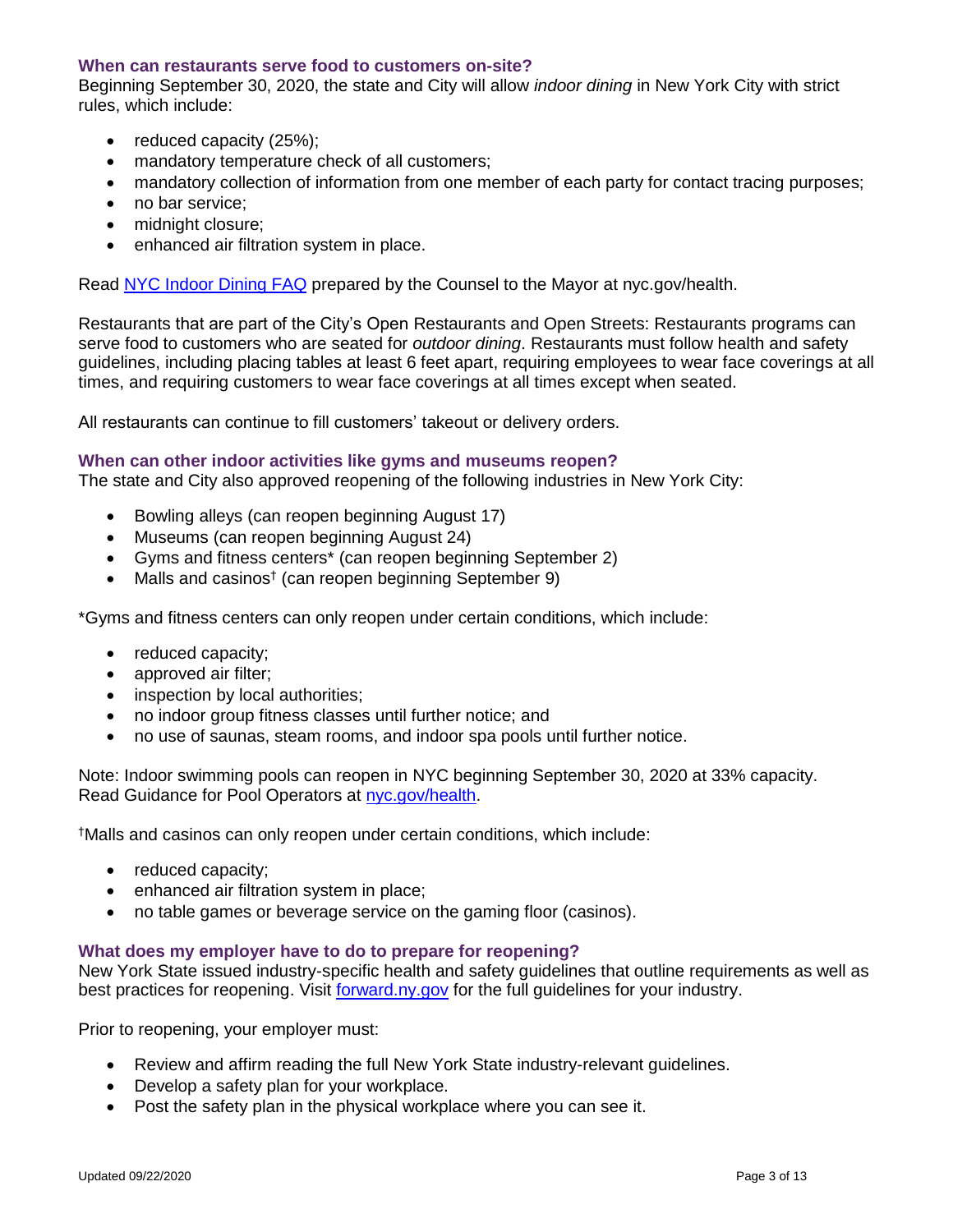#### **Which workers are covered by the health and safety guidelines?**

The reopening requirements your employer must follow are for the health and safety of all employees who return to work, including full-time, part-time, temporary, and undocumented workers.

# **FACE COVERINGS AND OTHER PERSONAL PROTECTIVE EQUIPMENT (PPE)**

#### **Am I supposed to wear a face covering at my job?**

You must wear a face covering when you are in direct contact with customers and members of the public and when you are less than 6 feet from others.

#### **Who is supposed to pay for a face covering?**

Your employer must provide face coverings, at no cost, to you and your coworkers. Your employer must give you a sufficient number of face coverings to allow for daily cleaning and must maintain an adequate supply of face coverings to provide replacements.

#### **My employer is not providing me with a face covering. What can I do?**

New York City has made free face coverings available. Visit [nyc.gov/business](https://www1.nyc.gov/nycbusiness/article/free-face-coverings) for information about where your employer can get face coverings for free. Regardless of how your employer obtains face coverings, your employer must give you free face coverings. See the section COMPLAINTS, ENFORCEMENT, QUESTIONS.

#### **I had to pay for my own face covering because my employer ran out or does not provide it. Can I be reimbursed by my employer?**

Because your employer must give you face coverings at no cost, you should be reimbursed if you did not receive a face covering from your employer and had to purchase your own.

### **My employer gives me face coverings but takes money out of my paychecks for it. Can they do that?**

No. Your employer must give you free face coverings. Transferring the cost to you violates this requirement. See the section COMPLAINTS, ENFORCEMENT, QUESTIONS.

### **My employer is not allowing me to wear a face covering, even when I interact with coworkers or members of the public. Is this allowed?**

Your employer must allow you to wear a face covering. You must wear a face covering when you are in direct contact with customers and members of the public and when you are less than 6 feet from others. You should have a face covering or mask ready to put on in these situations.

#### **Where can I get a face covering?**

Your employer must give you free face coverings.

You do have options, however:

- Visit [nyc.gov/business](https://www1.nyc.gov/nycbusiness/article/free-face-coverings) for information about where your employer can get face coverings for free.
- You can buy one. Your employer should reimburse you for the cost if they do not provide one and you have to purchase one on your own.
- You can make your own. Visit the Centers for Disease Control and Prevention (CDC) website [cdc.gov](http://cdc.gov/) and search for **How to Make Cloth Face Coverings**.

# **What kind of face covering should I use?**

Acceptable face coverings include:

- cloth (such as homemade sewn, quick cut, bandana)
- surgical masks

Visit [nyc.gov/facecoverings](https://www1.nyc.gov/site/coronavirus/resources/facecoverings.page) for more information.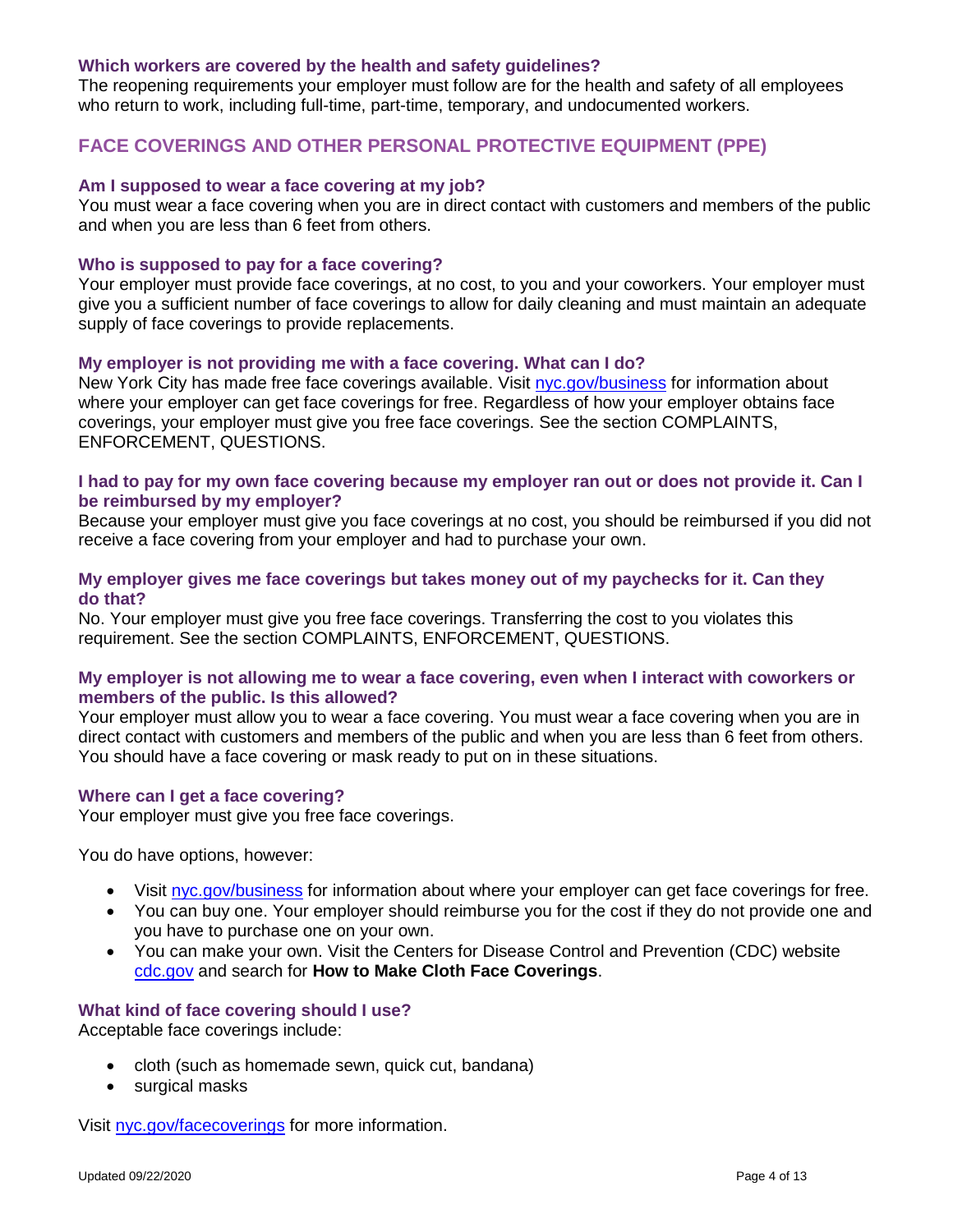Face coverings:

- must be cleaned or replaced after use or when damaged or soiled;
- may not be shared; and
- should be properly stored or discarded.

Use of a face covering does not replace other PPE requirements. If your employer requires more stringent PPE for specific tasks (such as a face shield or N95 respirator), follow those requirements.

### **My employer says I have to wear a face covering, but I don't want to.**

You must wear a face covering when you are in direct contact with customers and members of the public and when you are less than 6 feet from others. Your employer can be more strict and mandate face coverings even when people are at least 6 feet apart.

You may ask your employer for an accommodation to give you more breaks outside or other similar steps to limit any discomfort wearing a face covering.

## **My employer says I have to wear a face covering, but I have a medical condition that makes it difficult for me to breathe with a face covering. What are my rights?**

Employers have an obligation under the New York City and New York State Human Rights Laws and the Americans with Disabilities Act to provide reasonable accommodations for employees with "disabilities," which include medical conditions. If you cannot wear a face covering because you have a medical condition, you must discuss with your employer whether there is a way to provide a reasonable accommodation that will not cause your employer undue hardship.

As an example, your employer may accommodate you by reassigning you to work that allows you to be socially distant.

### **My employer provided me with a face covering, but only one. It is in very bad condition from wearing it all day. Is my employer required to provide more?**

Your employer must give you multiple disposable face coverings or multiple cloth coverings that you can clean and also keep an adequate supply on hand to provide replacements.

### **My employer installed a Plexiglas shield at my workstation. Do I still need to wear a face covering?**

If you are within 6 feet of another person, you must wear a face covering, regardless of a Plexiglas shield.

### **I do not think it's safe enough to wear just a face covering. Does my employer have to give me other kinds of PPE?**

If the nature of the work routinely *requires* stricter PPE based on national or local laws or guidelines, then your employer should give you other PPE at no cost.

### **What other PPE is my employer required to give me?**

Your employer must provide and maintain hand hygiene stations, as well as supplies to clean and disinfect shared and high-touch surfaces.

If your employer requires the use of other PPE during reopening, your employer must give you this additional PPE at no cost. See information from the Occupational Safety and Health Administration at [osha.gov.](https://www.osha.gov/dte/outreach/intro_osha/7_employee_ppe.pdf)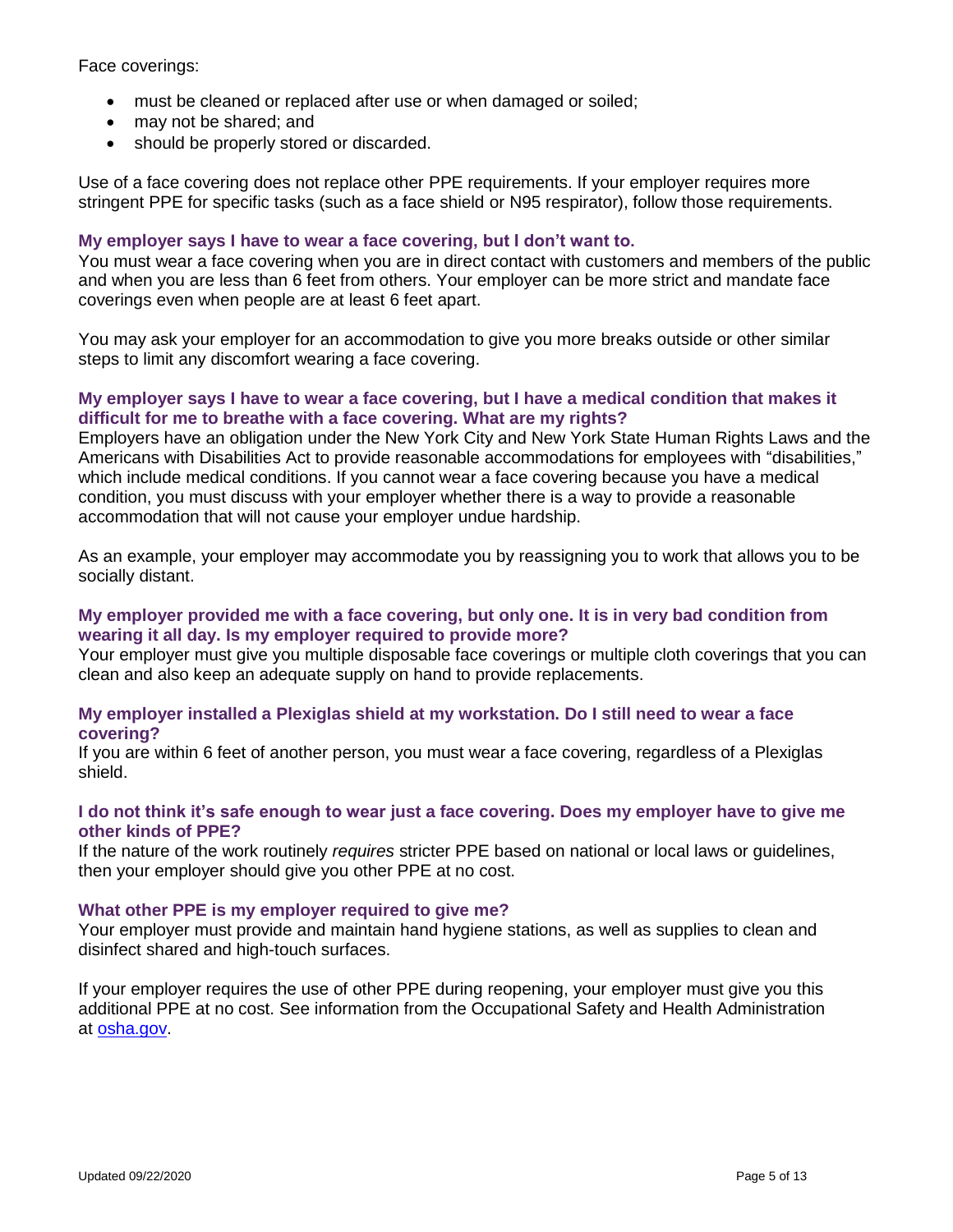#### **What about gloves?**

Routine glove use is not recommended by the [CDC.](https://www.cdc.gov/coronavirus/2019-ncov/prevent-getting-sick/gloves.html) In general, gloves are appropriate when cleaning or caring for someone who is sick, using high-touch surfaces, handling food, or handling equipment that cannot be easily sanitized. In most other situations, wearing gloves is not necessary and may still lead to the spread of germs. The best way to protect yourself is to regularly wash your hands with soap and water for 20 seconds or use hand sanitizer with at least 60% alcohol.

### **My employer does not have hand sanitizer or other cleaning supplies. Are they supposed to provide that?**

Yes. Your employer must provide and maintain hand hygiene stations for personnel, including handwashing with soap, water, and paper towels, as well as an alcohol-based hand sanitizer containing 60% or more alcohol for areas where handwashing is not feasible.

# **SAFETY MEASURES IN THE WORKPLACE**

#### **I asked my employer to take safety measures, but they said it is too expensive.**

New York State guidelines outline the mandatory requirements for businesses that are reopening. The guidelines also include recommended best practices, but it is up to individual employers whether they follow recommended best practices. Guidelines for industries are on [forward.ny.gov.](https://forward.ny.gov/reopening-new-york-city)

Your employer must:

- Give employees free face coverings and provide replacements.
- Provide and maintain hand hygiene stations.
- Provide disinfecting and cleaning materials.
- Ensure 6 foot distancing unless not possible.
- Ensure that employees wear face coverings indoors where 6 foot distancing is not possible and at all times when interacting with customers and members of the public.
- Limit the combined indoor occupancy based on industry-specific thresholds.
- Put tape or other markers to show people where to stand.
- Minimize and limit in-person meetings as much as possible.
- Regularly clean shared equipment and frequently touched surfaces.
- Post signs for employees and customers with information about safety and hygiene protocols.
- Provide training to employees on safety and hygiene protocols.
- Post safety plans on-site.
- Send home employees who are sick or become sick.
- Conduct an employee health screening every day.

### **Physical distancing is not possible at my job. What are my options?**

If you must be within 6 feet of others, you must wear a face covering at all times.

State reopening guidelines (excluding Construction; Low-Risk Outdoor/Indoor Arts & Entertainment; Gyms & Fitness Centers; Casinos; Indoor Dining) require employers to limit the combined indoor occupancy—workers, customers, visitors—to 50% of maximum capacity in an area. For small spaces like elevators, vehicles, stock rooms, and the area behind cash registers, your employer should limit occupancy to one person. If that is not possible, your employer should limit occupancy to *less than* 50% of maximum capacity and require face coverings.

For Construction, indoor occupancy is limited to one worker per 250 square feet unless there are additional safety measures such as requiring face coverings to be worn at all times.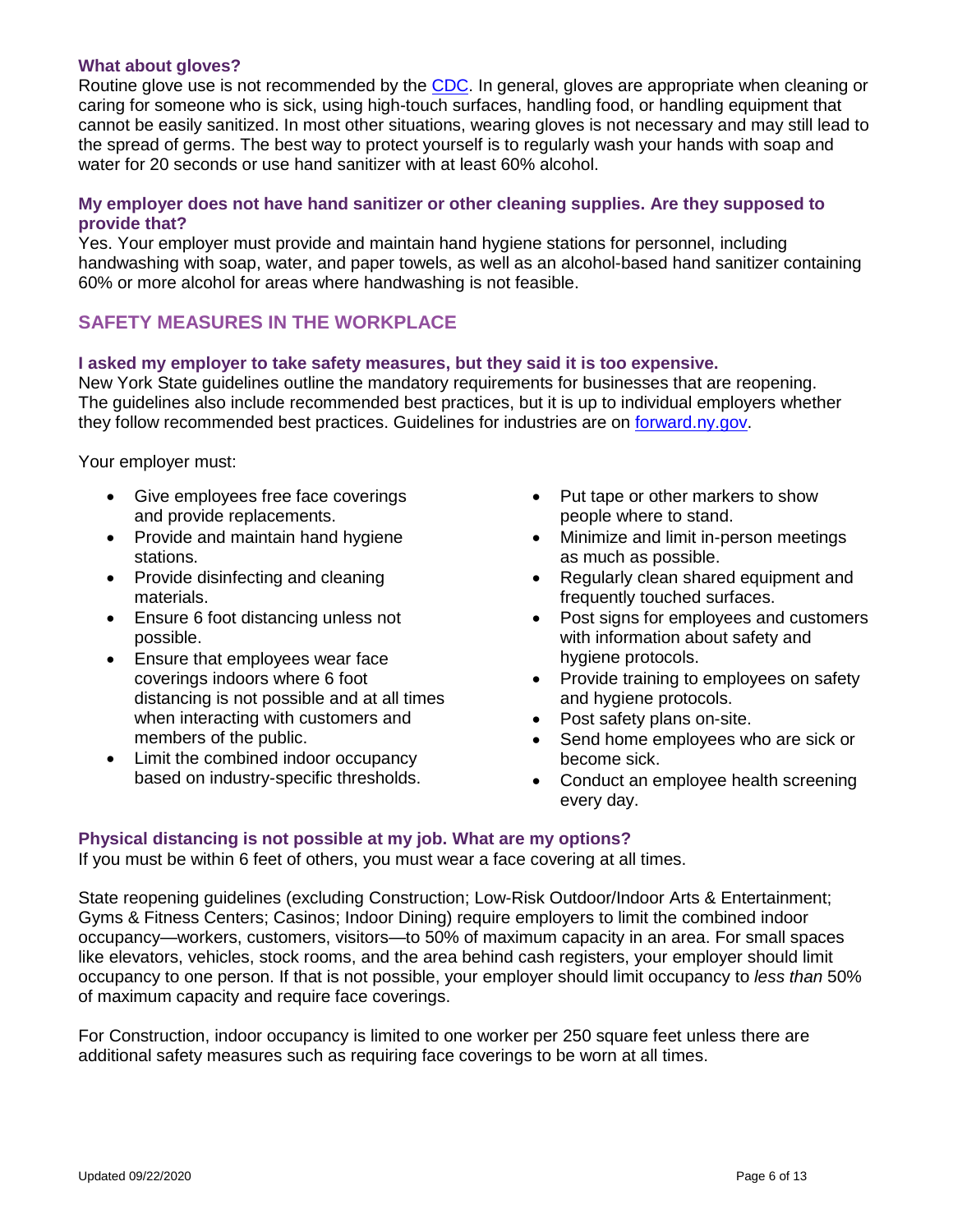For other exception industries, maximum capacity is:

- 33% Low-Risk Outdoor Arts & Entertainment
- 25% Low-Risk Indoor Arts & Entertainment
- 33% Gyms & Fitness Centers (includes indoor swimming pools)
- 25% Casinos
- 25% Indoor Dining

Recommended ways that employers can create more physical distance include:

- stagger work times and days so there are fewer employees on-site;
- allow staff to telework for tasks that do not require direct face-to-face interaction with customers or others; and
- move desks or workstations apart and convert meeting rooms and waiting rooms to workspaces.

# **My employer is requiring me to do tasks that require me to be within 6 feet of my coworkers or members of the public even though they are not necessary. Can they do this?**

Your employer must ensure at least 6 feet of distancing unless safety or the nature of the work make proper distancing impossible. Your employer cannot unnecessarily require you to do tasks that prevent proper distancing.

# **My employer holds in-person staff meetings every morning during which it is not possible to maintain social distancing. Is this allowed?**

Employers should limit all non-essential in-person meetings as much as possible. When meetings must occur but social distancing is not possible, everyone in the gathering must wear a face covering.

# **One of my coworkers is not wearing a face covering, and my employer isn't doing anything about it.**

Employees must wear face coverings if they cannot maintain at least 6 feet of distancing from customers, members of the public, or other employees. Your employer is responsible for ensuring that all employees who do not maintain 6 feet of distancing are wearing face coverings.

# **My employer is allowing customers to come into the workplace without wearing face coverings. Is this allowed?**

Except for very limited circumstances\*, customers must wear face coverings at all times while inside a business establishment, including retail stores, hair salons and barbershops, personal care services, gyms and fitness centers, and essential services such as grocery stores. Employees at hair salons, barbershops, and personal care businesses cannot provide services to customers that would require a customer to remove a face covering (for example, beard trims or lip piercings).

For outdoor or indoor dining, customers must wear face coverings at all times except when they are seated at a table.

At gyms and fitness centers, patrons may remove face coverings when eating or drinking, provided they are not within 6 feet of others. They can also remove face coverings when showering or swimming. In New York City, gyms and fitness centers can reopen pools beginning September 30, 2020.

For other businesses allowed to reopen, customers must wear a face covering when they are less than 6 feet from others.

Your employer is responsible for making sure that customers comply. Your employer may set stricter rules for customers about wearing face coverings, including refusing service for those not wearing face coverings.

\*Exceptions include customers who are younger than 2 and medically unable to tolerate face coverings.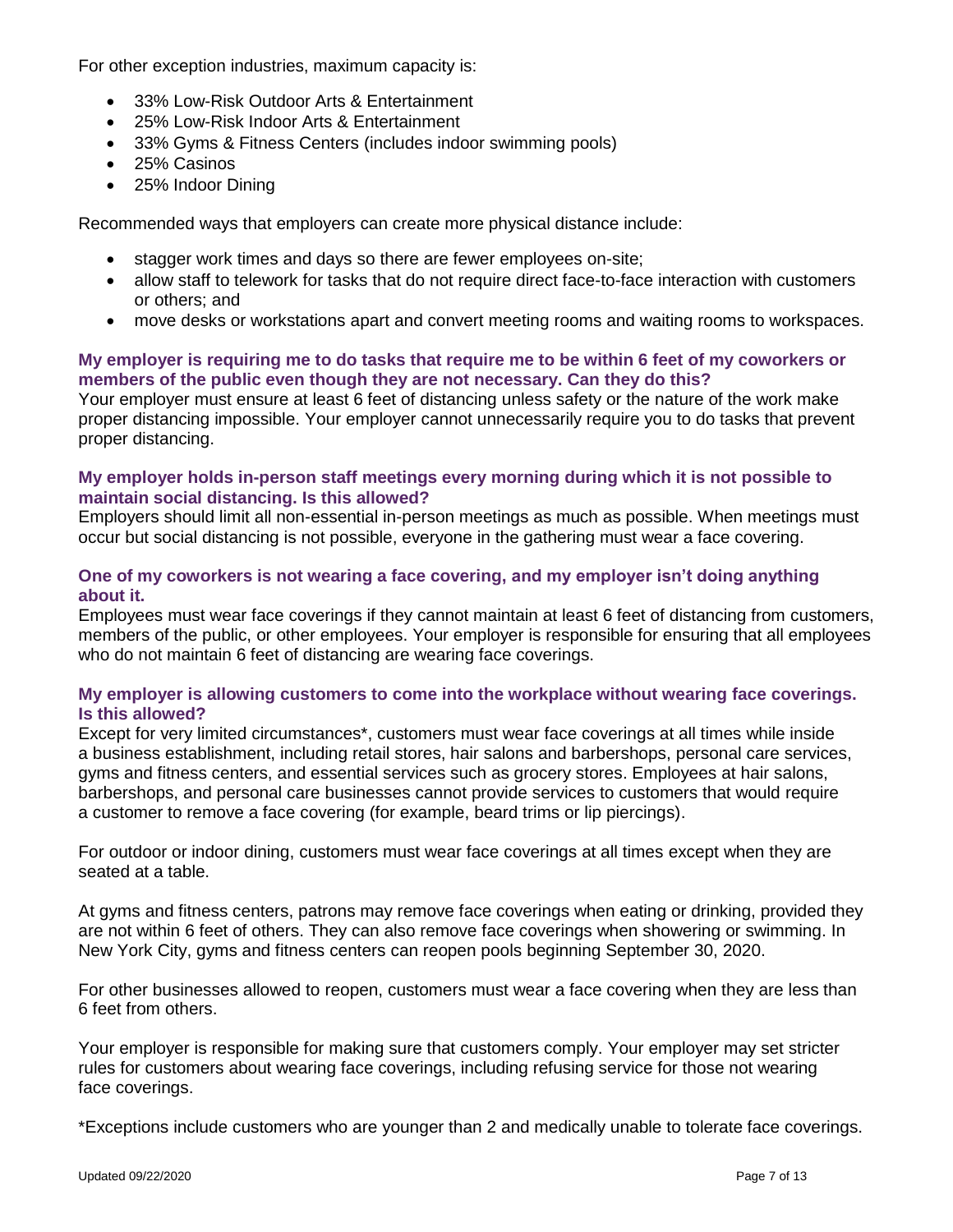#### **Is my employer required to screen customers before they enter a business?**

In most industries, employers are encouraged—but not required—to conduct health screenings of customers or patrons.

### *Exceptions*:

If you work at a gym or fitness center, your employer must require each customer to:

- Complete a health screening questionnaire that asks about COVID-19 symptoms/test results, as well as recent travel and/or exposure within the last 14 days.
- Sign in, providing full name, phone number, and address, and keep this information for 28 days for contact tracing purposes.

If you work at a restaurant that offers indoor dining, your employer must:

- Do a temperature check of all customers at the door.
- Collect information from one member of each party for contact tracing purposes.

All employers must conduct daily employee health screenings (for example, temperature check, questionnaire) and, where practicable, screen vendors and contractors.

### **My employer does not clean the bathrooms, break rooms, and other common areas, and I am worried about getting sick from them. How often is my employer required to clean common areas?**

Your employer must clean and disinfect common spaces and high-touch surfaces and objects frequently, after each shift, and at least daily. Examples of high-touch surfaces and objects include:

- tables and countertops
- chairs and armrests
- doorknobs
- cabinet pulls
- refrigerator door handles
- **faucets**
- toilets
- light switches

In addition, your employer must clean and disinfect shared tools and equipment like computers, cash registers, grooming and personal care tools, kitchen materials, tanning booths, and towels and linens after each use.

At gyms and fitness centers, employers must clean and disinfect locker rooms and restrooms every two hours, and exercise equipment after each use.

If cleaning and disinfecting shared tools and equipment would cause damage or create a safety hazard, your employer must require employees to wear gloves.

### **My employer says some workers, including me, have to go into work before it reopens to do a deep cleaning. Can my employer make me do that?**

Your employer alone is responsible for making sure that the workplace is clean, including frequently cleaning high-touch surfaces and following CDC guidelines. Your employer can require you and your coworkers to clean your *own* workstations or other parts of the workplace, but your employer must follow health and safety guidelines to reduce in-person contact; for example, limit indoor capacity to ensure proper distancing. Your employer should also provide training on the use of any hazardous cleaning materials.

If you are unable to participate in deep cleanings—for example, you have an allergy to certain chemicals in disinfectants—you can ask your employer for an accommodation. If your request is unlawfully denied, you can file a complaint with the NYC Commission on Human Rights [\(nyc.gov/humanrights\)](https://www1.nyc.gov/site/cchr/index.page).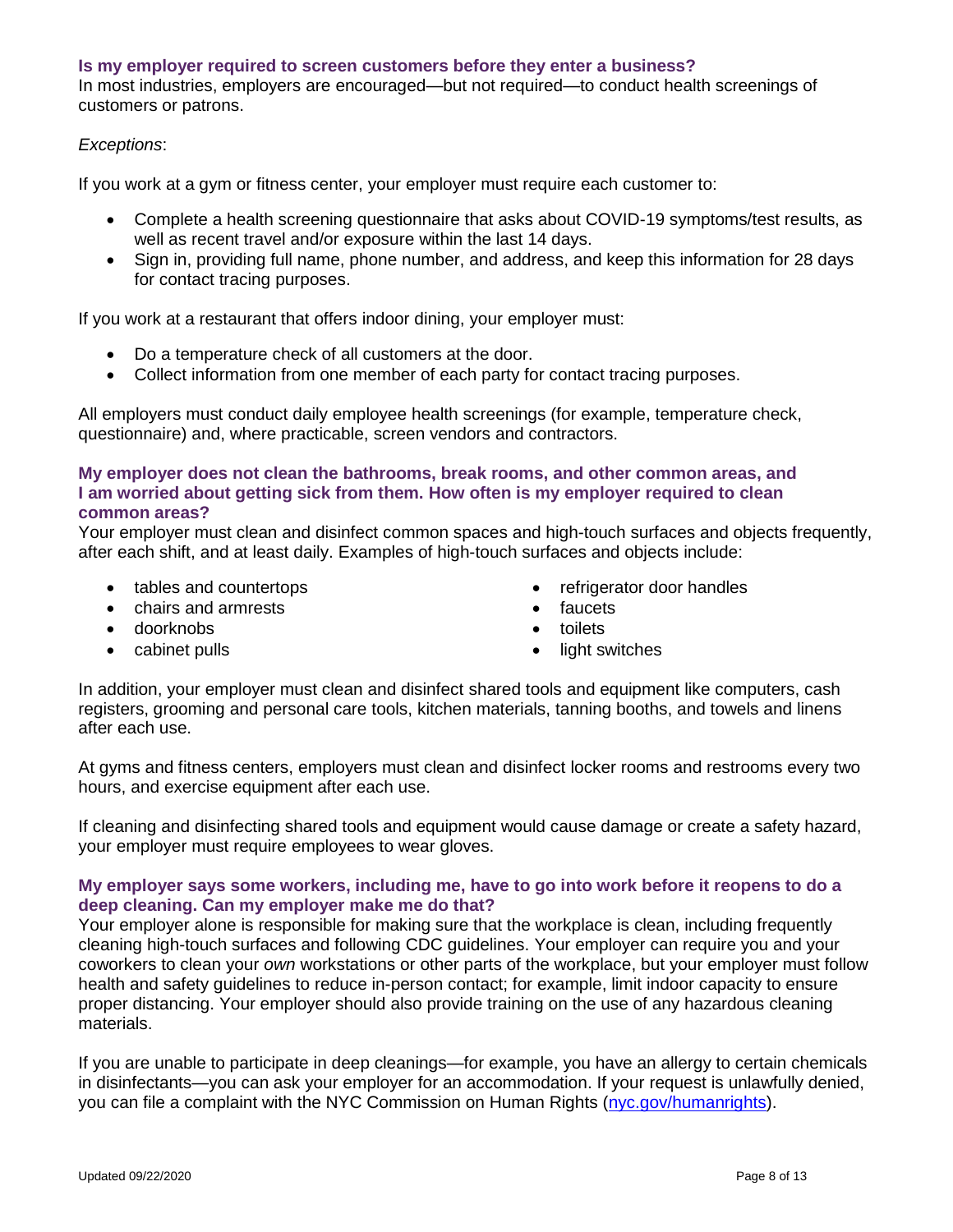## **My workplace has a restroom with multiple stalls. How many people can use the restroom at one time?**

Your employer must limit occupancy to 50% of the restroom's maximum capacity. Your employer must use markings, signs, or instructions to ensure 6 feet of distance between individuals.

# **GOING BACK TO WORK IN PERSON**

# **My job can be done from home. Can my employer require me to go back to work in person**?

Yes, although for office work and other jobs that do not require direct face-to-face contact with customers or others, employers are encouraged to allow some or all staff to telework.

State reopening guidelines (excluding Construction; Low-Risk Outdoor/Indoor Arts & Entertainment; Gyms & Fitness Centers; Casinos; Indoor Dining) require employers to limit the combined indoor occupancy—workers, customers, visitors—to 50% of maximum capacity in an area. This occupancy limit also applies to essential businesses which have been open throughout the crisis.

While it is not required, continuing work-from-home policies will:

- help employers meet occupancy standards;
- help New York City reduce transmission of COVID-19; and
- help protect workers who must report to the worksite to perform their job.

### **I have a weakened immune system. Can my employer make me come back to work? Am I allowed to have an accommodation?**

Employers have an obligation under the New York City and New York State Human Rights Laws and the Americans with Disabilities Act to provide reasonable accommodations for employees with "disabilities," which include medical conditions. If an employee has a medical condition, the employer must discuss with the individual whether there is a way to provide a reasonable accommodation that will not cause the employer undue hardship. Otherwise, under NYC's Human Rights Law, the employee may be able to file a claim with the [NYC Commission on Human Rights](https://www1.nyc.gov/site/cchr/index.page) (nyc.gov/humanrights).

## **I am healthy, but I am worried about someone I live with who is vulnerable (for example, elderly/weakened immune system), and my employer is still making me go back to work. What are my rights?**

You may be eligible for extended Family and Medical Leave Act (FMLA) leave under the Families First Coronavirus Response Act (FFCRA) or for leave benefits under the New York State Paid Family Leave Law. For more information regarding eligibility and coverage, visit:

- U.S. Department of Labor (USDOL) at [dol.gov](https://www.dol.gov/)
- New York State Paid Family Leave at [paidfamilyleave.ny.gov](https://paidfamilyleave.ny.gov/)

### **Can I use sick time if I am scared to go to work?**

If you are using preventive sick time or self-isolating for preventive reasons, you may be eligible to use sick time under NYC's Paid Safe and Sick Leave Law. For more information, visit [nyc.gov/workers.](https://www1.nyc.gov/site/dca/workers/worker-rights.page)

### **I lost my job as a result of the pandemic. My employer is reopening, but I do not feel safe going back to work. Can I continue to get unemployment?**

People are required to certify that they are ready and willing and have looked for employment to continue to collect unemployment, so if you refuse to return to work, you may no longer be eligible for unemployment. For more information, contact NYSDOL at [dol.ny.gov.](https://dol.ny.gov/)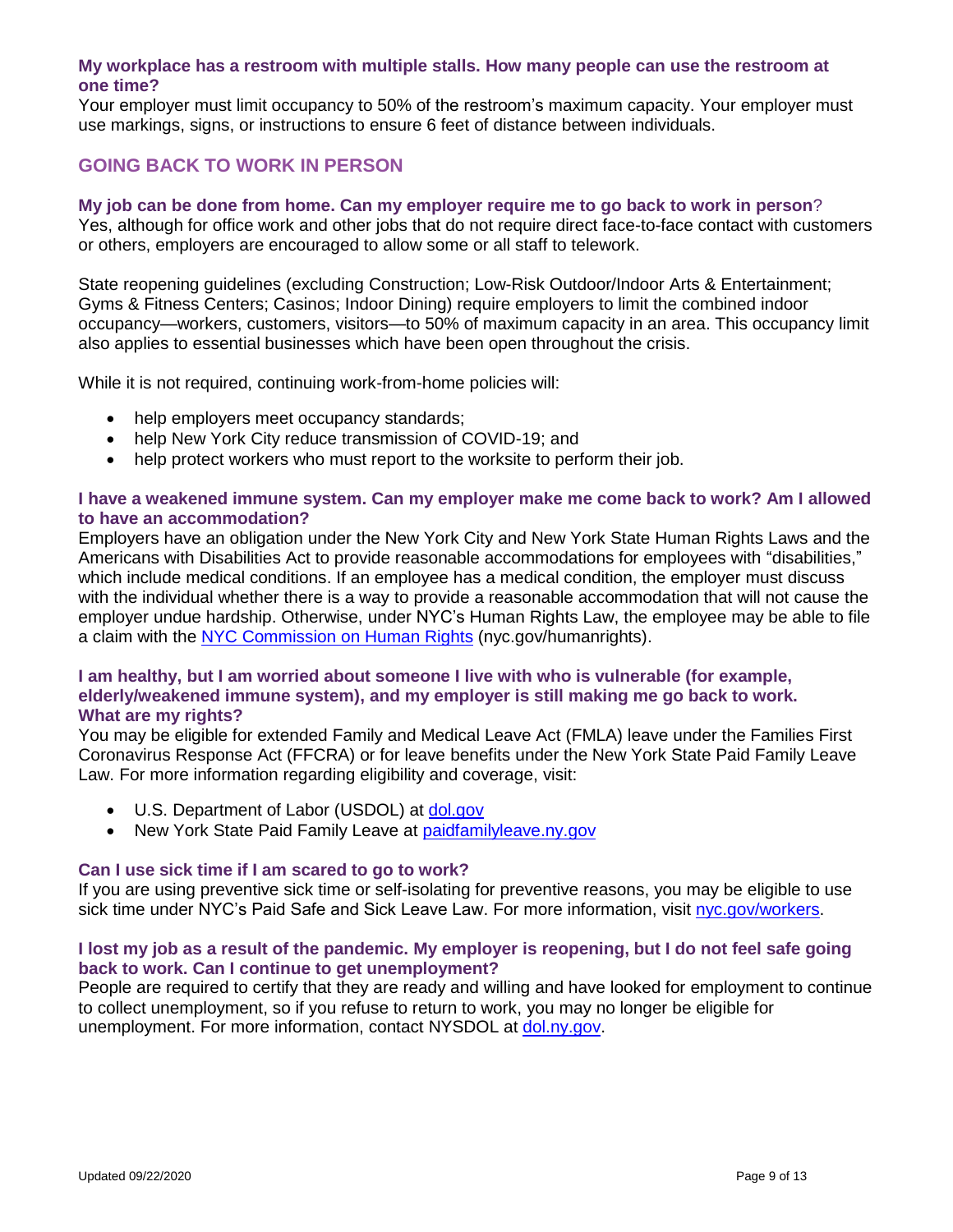#### **If I refuse to go back to work and get fired as a result, am I eligible for unemployment?**

You may be protected if there is a bona fide reason that you cannot go back to work for your own safety, such as a specific health or safety reason that would put you at risk. Additionally, if you are currently out on sick leave or another type of family leave, your employer cannot fire you because you are using leave. However, it is unlikely that being generally afraid to go back to work would qualify as a bona fide reason.

### **One of my coworkers tested positive for COVID-19, and I do not feel comfortable going back to work. What are my options?**

Appropriate cleaning and disinfecting protects against COVID-19 transmission. Your employer must clean and disinfect all areas, including offices, bathrooms, common areas, and shared electronic equipment like tablets, touch screens, and keyboards.

If you think you may have been exposed to someone with COVID-19, you may be able to use leave under:

- NYC's Paid Safe and Sick Leave Law (for preventive care);
- your employer's other personal time off policies (depending on the conditions for use);
- FFCRA (if you have been exposed to someone with COVID-19 and have symptoms yourself).

If you are still uncomfortable going back to work, please see prior FAQs.

#### **I have been called back to work, but schools and daycares are closed. What am I supposed to do about childcare?**

You may use accrued sick time under NYC's Paid Safe and Sick Leave Law because your childcare provider is closed due to a public health emergency.

You may also be eligible for expanded FMLA under FFCRA.

# **School has reopened, but the school is using a blended learning model and my child will only be in school two days a week. What am I supposed to do about childcare?**

The USDOL has issued guidance regarding leave that is eligible and not eligible under FFCRA:

#### *Eligible*

• Employees may use leave on a child's designated remote learning days provided that the employee is actually needed to care for the child and there is no other available suitable person.

#### *Not Eligible*

• Employees who elect remote learning when in-person learning is available at a child's school may not use leave since the child's school is not closed.

For more information, see the USDOL FFCRA Q&A page at: <https://www.dol.gov/agencies/whd/pandemic/ffcra-questions>

### **My employer is asking me to travel for work. Am I required to do this?**

There are no restrictions on work-related travel, though employers are encouraged to use videoconferencing or teleconferencing when possible for meetings and gatherings that would normally require travel.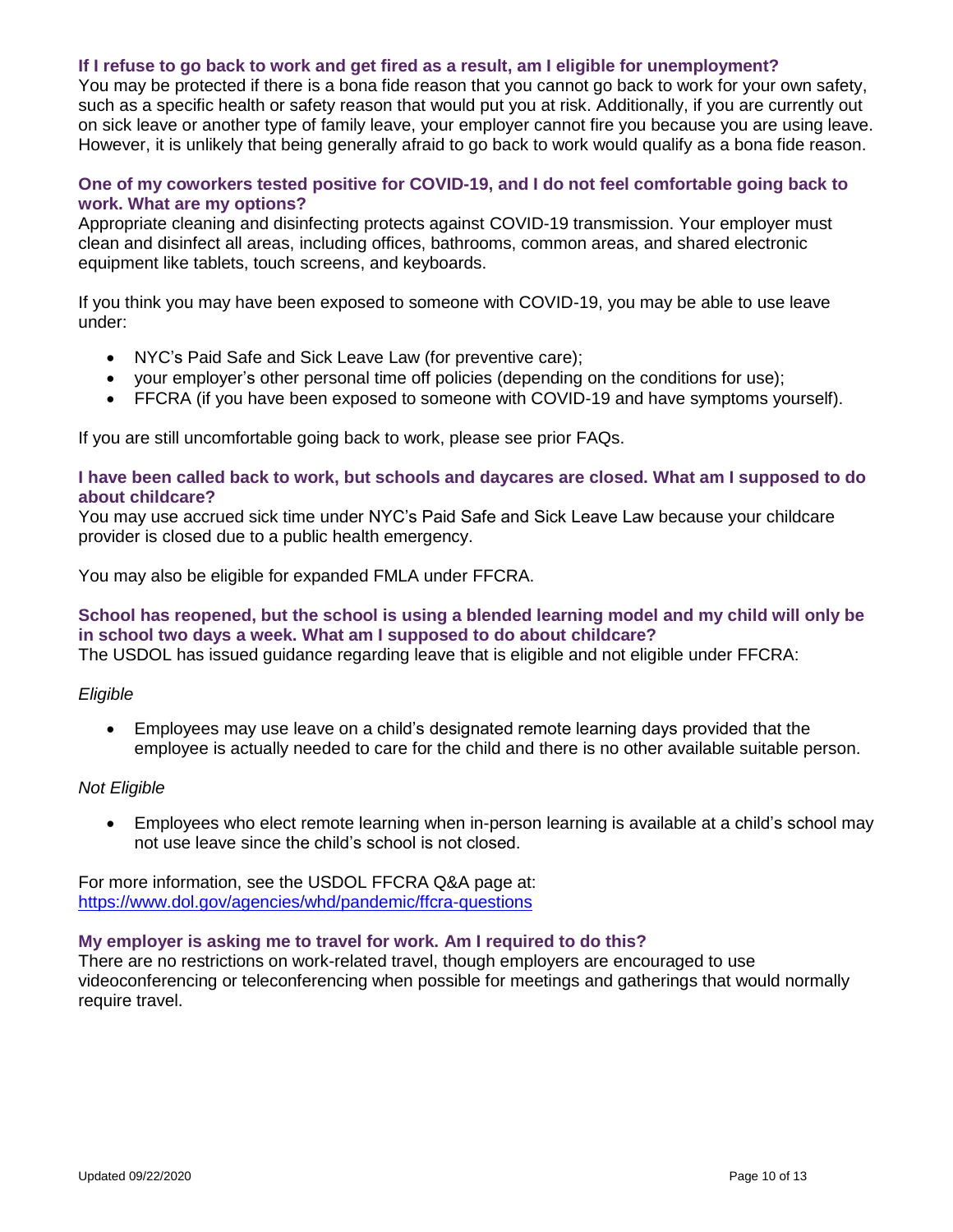# **My employer was closed for a while but is reopening and others have been asked back to work but not me. Is this legal?**

It depends.

If you have not been called back for retaliatory or discriminatory reasons, such as requesting sick time before the business was closed, then it may be unlawful.

But because of occupancy limitations and the requirement to ensure and monitor distancing, it is possible that your employer may not be able to bring back all staff at the same time.

#### **Does my employer have to provide training on proper health and safety precautions?**

Your employer must post a safety plan at the workplace where all employees can see it and provide training to all employees on safety and hygiene practices. When there are new safety and hygiene protocols, your employer must train all employees on the new protocols, as well.

# **I do not speak English, and my employer is not providing information, including the safety plan, in my language.**

There is no affirmative requirement to translate safety plans into multiple languages. However, employers are encouraged to communicate with employees in languages they understand. Information in multiple languages is on the NYC Department of Health and Mental Hygiene website [nyc.gov/health.](https://www1.nyc.gov/site/doh/covid/covid-19-main.page)

# **I tested positive for COVID-19 and took paid sick leave. If I get sick or test positive again, will my employer have to provide me with paid sick leave again?**

You should follow public health isolation guidance regarding when to stay away from and return to work. You can be positive without being infectious.

If you should isolate a second time based on public health guidance, your eligibility for paid sick leave may depend on whether you have exhausted all of your paid sick leave. You are eligible for up to 40 hours per year under NYC's Paid Safe and Sick Leave Law in addition to emergency paid sick leave under state or federal law. You may also be able to use intermittent leave under FFCRA or Paid Family Leave under New York State law.

The NYC Department of Consumer and Worker Protection (DCWP) created the publication [Update about](https://www1.nyc.gov/assets/dca/downloads/pdf/workers/Complying-with-NYC-Workplace-Laws-During-COVID-19.pdf)  [Workplace Laws During COVID-19](https://www1.nyc.gov/assets/dca/downloads/pdf/workers/Complying-with-NYC-Workplace-Laws-During-COVID-19.pdf) available at **nyc.gov/dcwp**. The publication includes detailed information about sick leave, including an overview of City, state, and federal laws relating to COVID-19.

You can also call 311 and say "Paid Safe and Sick Leave" to speak with a DCWP representative.

# **MEDICAL AND HEALTH PRIVACY**

### **My employer is requiring me to get a COVID-19 test before going back to work. Are they allowed to do that?**

Yes. There is no prohibition on employers mandating a negative test before an employee who has previously tested positive for COVID-19 can return to work. If you need to get tested, visit [nyc.gov/coronavirus.](https://www1.nyc.gov/site/coronavirus/get-tested/covid-19-testing.page)

### **My employer has asked me to be tested for COVID-19 but will not allow me back to work until I receive my test results. Can I be paid for this time away from work?**

If you receive a negative test result, you may be able to use accrued leave under NYC's Paid Safe and Sick Leave Law to receive compensation for the days you are not allowed at work while you wait for test results.

If you test positive for COVID-19, you may use paid sick leave for your quarantine period under New York State's COVID-19 Paid Sick Leave Law.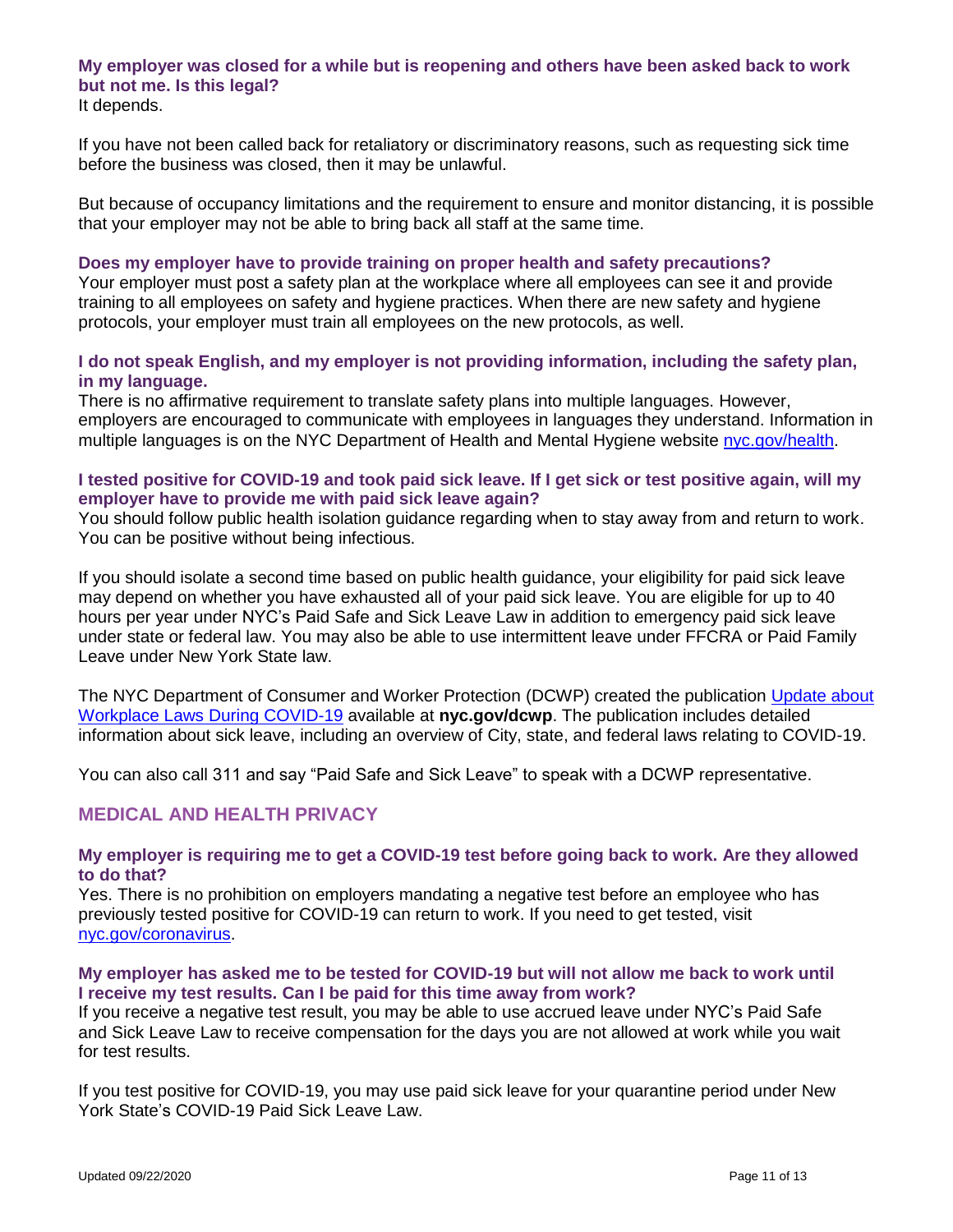For more information, visit:

- [nyc.gov/workers](https://www1.nyc.gov/site/dca/workers/worker-rights.page) (City leave)
- [ny.gov/COVIDpaidsickleave](https://www.governor.ny.gov/programs/paid-sick-leave-covid-19-impacted-new-yorkers) (State emergency leave)

### **How often can my employer require me to get tested?**

There are currently no limits on how often an employee may be tested, although the CDC does not recommend testing the same employee more than once in a 24-hour period.

Employers in certain industries, such as nursing homes and adult care facilities, are required to test employees at least once per week.

During Phase 2 and Phase 3, respectively, hair salon and barbershop and personal care business employers were required to test employees every two weeks. New York City is currently in Phase 4 of reopening.

For industries that require frequent employee testing, employers are encouraged to use methods, such as the saliva test, that are less intrusive than nasal swabs as they become available.

#### **Is my employer allowed to take my temperature before I go into the building?**

Yes. Your employer must conduct daily health screenings of employees, which may include a temperature check.

#### **Is my employer allowed to require a doctor's note before I can go back to work?**

Employers are not required to ask for a doctor's note or other medical documentation before allowing a recovered worker to return to work.

An employer may require a doctor's note before a worker returns to work so long as it is not done for a discriminatory or retaliatory reason.

Otherwise, workers may return to work when all of the following are true:

- It has been at least 14 days since their symptoms started.
- They have not had a fever for the prior three days without the use of fever-reducing drugs, such as Tylenol or ibuprofen.
- Their overall illness has improved.

See a sample doctor's note on [nyc.gov/health.](https://www1.nyc.gov/assets/doh/downloads/pdf/imm/covid-19-doctor-note-non-travel.pdf)

### **Is my employer allowed to ask about my health history?**

If your employer is asking health-related questions as part of a screening to determine if you have or may be at risk of having COVID-19, the questions are likely allowed. However, it may be a violation of the Americans with Disabilities Act for employers to ask about your health history if the questions are unrelated to your likelihood of having COVID-19.

#### **I tested positive for COVID-19 (or tested positive for antibodies) a few weeks ago, but now I have recovered. My employer still will not let me go back to work because they are worried that I am still contagious. What can I do?**

It depends on why your employer believes you may still be contagious, but this potentially could be unlawful discrimination on account of having had COVID-19; for more information, visit the NYC Commission on Human Rights at nyc.gov/humanrights for a [discrimination assessment.](https://www1.nyc.gov/site/cchr/media/covid19.page)

### **One of my coworkers tested positive, but my employer will not say who it is. Are they allowed to withhold this information?**

Yes. Your employer must protect the confidentiality of employees. If directed by the Test & Trace Corps, your employer may tell employees that they may have been exposed to someone with COVID-19.